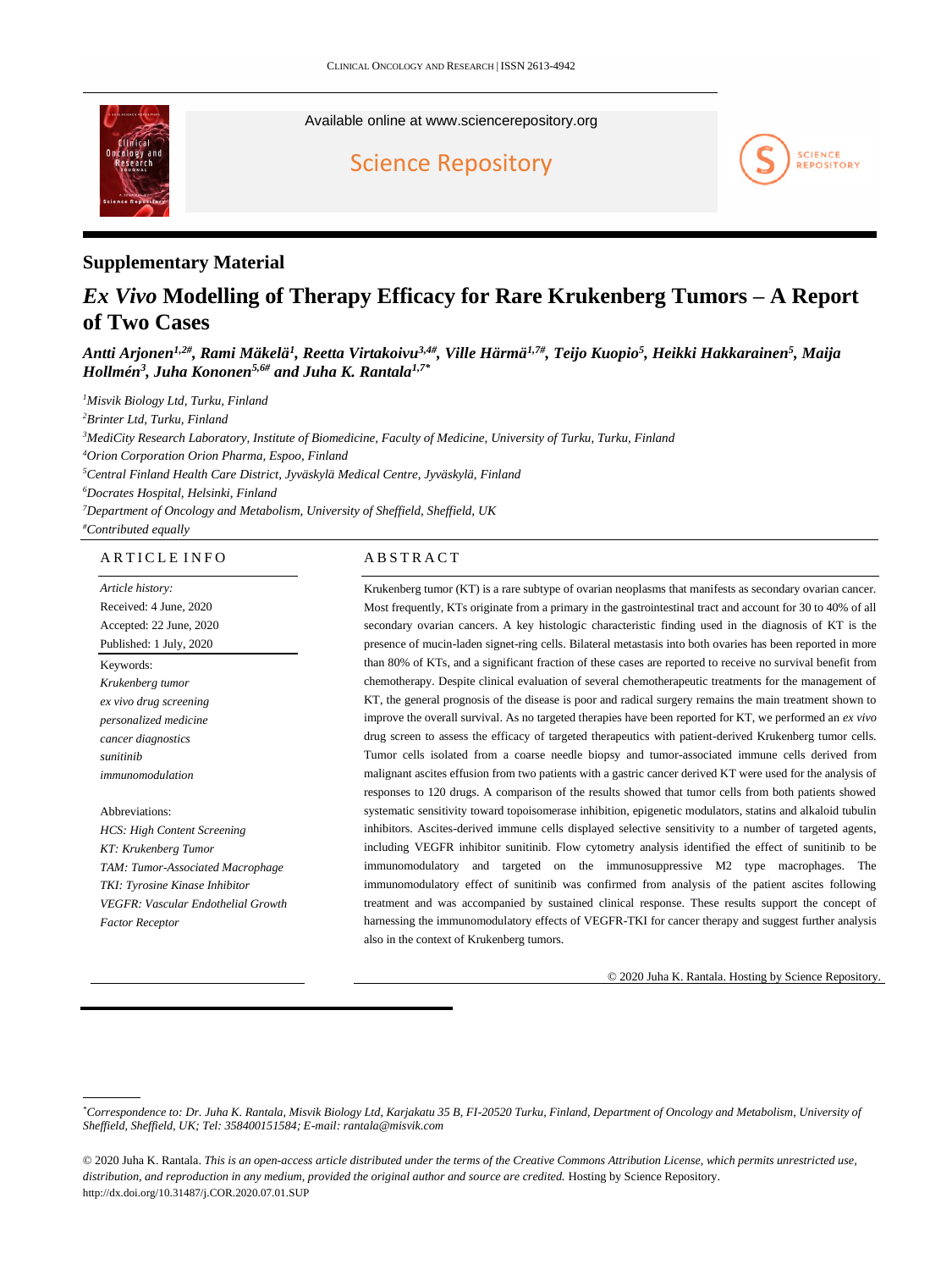|  |  |  |  | <b>Supplementary Table 1:</b> Ex vivo drug screening results. |  |
|--|--|--|--|---------------------------------------------------------------|--|
|--|--|--|--|---------------------------------------------------------------|--|

|                                     |                                | Patient 1 tumor |         |         |         | Patient_1 ascites |                     |         |         | Patient 2 tumor |                     |         |         | Patient 2 ascites |                     |        |        |
|-------------------------------------|--------------------------------|-----------------|---------|---------|---------|-------------------|---------------------|---------|---------|-----------------|---------------------|---------|---------|-------------------|---------------------|--------|--------|
| <b>Name</b>                         | Target                         | 625nM           | 1250nM  | 2500nM  | 5000nM  | 625nM             | 1250 <sub>n</sub> M | 2500nM  | 5000nM  | 625nM           | 1250 <sub>n</sub> M | 2500nM  | 5000nM  | 625nM             | 1250 <sub>n</sub> M | 2500nM | 5000nM |
| 2-Methoxyestradiol                  | HIF                            | 0.91            | 1.10    | 0.79    | 0.97    | 0.81              | 0.90                | 0.88    | 0.81    | 0.83            | 0.87                | 1.12    | 0.83    | 1.04              | 1.21                | 1.11   | 1.02   |
| Abitrexate                          | <b>DHFR</b>                    | $-0.04$         | 0.14    | 0.01    | 0.10    | 0.88              | 0.70                | 0.94    | 0.77    | 0.50            | 0.61                | 0.62    | 0.48    | 0.88              | 1.14                | 0.84   | 1.05   |
| (Methotrexate)                      |                                |                 |         |         |         |                   |                     |         |         |                 |                     |         |         |                   |                     |        |        |
| Adavosertib                         | WEE1                           | 0.19            | 0.07    | 0.06    | 0.01    | 0.95              | 1.03                | 0.28    | $-0.08$ | 0.76            | 0.43                | 0.26    | 0.12    | 0.95              | 0.99                | 1.64   | 0.40   |
| (AZD1775)                           |                                |                 |         |         |         |                   |                     |         |         |                 |                     |         |         |                   |                     |        |        |
| Adrucil (Fluorouracil)              | DNA/RNA Synthesis              | 0.54            | 1.10    | 0.29    | 0.68    | 0.90              | 0.99                | 0.70    | 0.47    | 0.92            | 0.63                | 0.38    | 0.37    | 0.84              | 1.00                | 1.65   | 1.06   |
| Afatinib (BIBW2992)                 | EGFR, HER2                     | 1.23            | 1.53    | 0.08    | 0.71    | 1.05              | 0.61                | 0.55    | 0.03    | 0.92            | 0.87                | 0.75    | 0.86    | 1.18              | 0.90                | 1.60   | 0.98   |
| Alisertib                           | Aurora A kinase                | 0.03            | $-0.06$ | $-0.06$ | 0.07    | 1.24              | 1.15                | 1.02    | 0.49    | 0.21            | 0.16                | 0.20    | $-0.03$ | 1.40              | 1.68                | 1.15   | 0.94   |
| Ampiroxicam                         | COX                            | 1.15            | 1.20    | 0.93    | 0.74    | 0.89              | 0.94                | 0.82    | 0.98    | 0.92            | 1.00                | 1.12    | 0.98    | 0.81              | 1.05                | 0.52   | 0.64   |
| Anagrelide HCl                      | <b>PDE</b>                     | 1.11            | 1.19    | 0.93    | 1.10    | 1.18              | 1.09                | 1.18    | 1.09    | 1.17            | 1.12                | 0.90    | 1.11    | 0.86              | 0.83                | 1.83   | 1.07   |
| Anastrozole                         | Aromatase                      | 1.44            | 1.28    | 0.99    | 1.46    | 1.15              | 0.69                | 1.17    | 0.68    | 1.00            | 0.98                | 0.90    | 1.04    | 1.05              | 0.91                | 0.69   | 1.01   |
| Apatinib (YN968D1)                  | <b>VEGFR</b>                   | 0.46            | 0.61    | 0.63    | 0.75    | 0.95              | 1.25                | 1.05    | 0.63    | 0.92            | 0.87                | 1.01    | 0.61    | 0.89              | 1.11                | 1.51   | 1.14   |
| Aspirin (Acetylsalicylic Proteasome |                                | 1.03            | 0.96    | 1.21    | 0.83    | 1.10              | 0.99                | 1.17    | 1.11    | 1.02            | 0.92                | 0.78    | 0.84    | 1.45              | 1.60                | 0.82   | 1.01   |
| acid)                               |                                |                 |         |         |         |                   |                     |         |         |                 |                     |         |         |                   |                     |        |        |
| Atorvastatin                        | calcium HMG-CoA Reductase 0.50 |                 | 0.55    | 0.37    | 0.44    | 1.13              | 1.46                | 1.19    | 0.85    | 0.83            | 0.22                | $-0.06$ | $-0.49$ | 0.74              | 1.06                | 0.99   | 1.05   |
| (Lipitor)                           |                                |                 |         |         |         |                   |                     |         |         |                 |                     |         |         |                   |                     |        |        |
| Axitinib                            | VEGFR, PDGFR, c-10.82          |                 | 1.54    | 0.99    | 1.40    | 0.72              | $-0.16$             | $-0.33$ | $-0.73$ | 1.05            | 1.11                | 0.90    | 0.69    | 1.28              | 1.16                | 1.02   | 1.14   |
|                                     | Kit                            |                 |         |         |         |                   |                     |         |         |                 |                     |         |         |                   |                     |        |        |
| Azacitidine (Vidaza)                | <b>DNA/RNA Synthesis</b>       | 1.34            | 0.29    | 0.66    | 0.54    | 0.95              | 0.70                | 1.02    | 0.82    | 1.06            | 0.93                | 0.98    | 0.76    | 1.02              | 1.03                | 1.73   | 0.97   |
| AZD5363                             | <b>AKT</b>                     | 1.32            | 1.04    | 1.14    | 0.95    | 0.59              | 0.68                | 0.19    | $-0.09$ | 0.89            | 0.33                | 0.61    | 0.47    | 1.14              | 0.74                | 0.29   | 0.09   |
| AZD6738                             | <b>ATR</b>                     | 1.14            | 0.71    | 0.67    | 0.43    | 1.01              | 1.26                | 0.55    | 0.41    | 0.59            | 0.36                | 0.19    | 0.21    | 1.06              | 1.33                | 1.36   | 1.38   |
| AZD8186                             | PIK3CD                         | 0.86            | 1.02    | 1.14    | 1.04    | 0.35              | 0.57                | 0.28    | 0.09    | 0.78            | 0.32                | 0.56    | 0.25    | 0.64              | 0.71                | 0.76   | 0.76   |
| AZD8835                             | PI3Kα and PI3Kδ                | 0.91            | 1.06    | 0.81    | 1.24    | 0.44              | 0.57                | 0.33    | $-0.28$ | 0.80            | 0.67                | 0.66    | 0.48    | 0.95              | 0.95                | 1.01   | 1.09   |
| Bemcentinib (BGB324)                | AXL                            | 0.76            | 0.69    | 0.59    | 0.81    | 1.09              | 1.10                | 0.89    | 1.09    | 0.98            | 0.96                | 0.97    | 0.93    | 1.19              | 1.44                | 1.04   | 1.00   |
| Bicalutamide                        | Androgen Receptor, 1.39        |                 | 1.09    | 1.31    | 0.95    | 0.76              | 0.93                | 0.79    | 1.00    | 0.80            | 0.36                | 1.10    | 0.28    | 0.99              | 1.17                | 1.35   | 0.41   |
| (Casodex)                           | P450                           |                 |         |         |         |                   |                     |         |         |                 |                     |         |         |                   |                     |        |        |
| Bleomycin sulfate                   | <b>DNA/RNA Synthesis</b>       | 0.34            | $-0.24$ | 0.32    | $-0.24$ | 0.19              | 0.23                | 0.13    | 0.01    | 0.02            | $-0.08$             | $-0.25$ | $-0.28$ | 1.13              | 1.02                | 1.09   | 1.22   |
| Bortezomib (Velcade)                | Proteasome                     | 1.30            | 1.87    | 1.13    | 1.08    | 0.56              | 1.38                | 0.77    | $-0.01$ | 0.05            | $-0.66$             | $-0.72$ | $-0.70$ | 0.69              | 0.98                | 0.68   | 0.82   |
| Bosutinib (SKI-606)                 | Src, Abl                       | 1.07            | 1.70    | 1.43    | 1.81    | 0.96              | 0.79                | 0.77    | $-0.45$ | 1.07            | 1.38                | 1.22    | 1.25    | 0.91              | 1.23                | 1.08   | 1.09   |
| Buparlisib (BKM-120)                | PI3K                           | 0.75            | 0.28    | 0.53    | $-0.03$ | 0.60              | 0.27                | $-0.10$ | $-0.52$ | 0.53            | 0.10                | $-0.02$ | $-0.20$ | 0.96              | 1.31                | 0.67   | 0.80   |
| Busulfan<br>(Myleran, Blank         |                                | 1.18            | 1.98    | 0.90    | 0.96    | 0.81              | 1.57                | 0.78    | 1.39    | 0.70            | 0.75                | 0.88    | 0.86    | 1.71              | 1.89                | 1.44   | 1.50   |
| Busulfex)                           |                                |                 |         |         |         |                   |                     |         |         |                 |                     |         |         |                   |                     |        |        |
| Cabazitaxel (Jevtana)               | Microtubule inhibitor          | $-0.11$         | 0.26    | $-0.17$ | $-0.04$ | 0.99              | 0.96                | 0.71    | 0.87    | 0.07            | 0.11                | 0.15    | 0.15    | 1.77              | 1.02                | 0.98   | 0.96   |
| Cabozantinib (XL-184)               | c-Met                          | 1.20            | 0.66    | 1.09    | 1.01    | 0.80              | 0.91                | 0.50    | 0.48    | 0.88            | 0.83                | 0.86    | 0.83    | 0.47              | 0.84                | 0.36   | 0.41   |
| Calcitriol (Rocaltrol)              | <b>Blank</b>                   | 0.60            | 0.59    | 1.25    | 0.75    | 0.00              | 0.41                | 0.10    | 0.19    | 1.15            | 1.04                | 1.15    | 1.03    | 1.30              | 1.13                | 1.21   | 1.01   |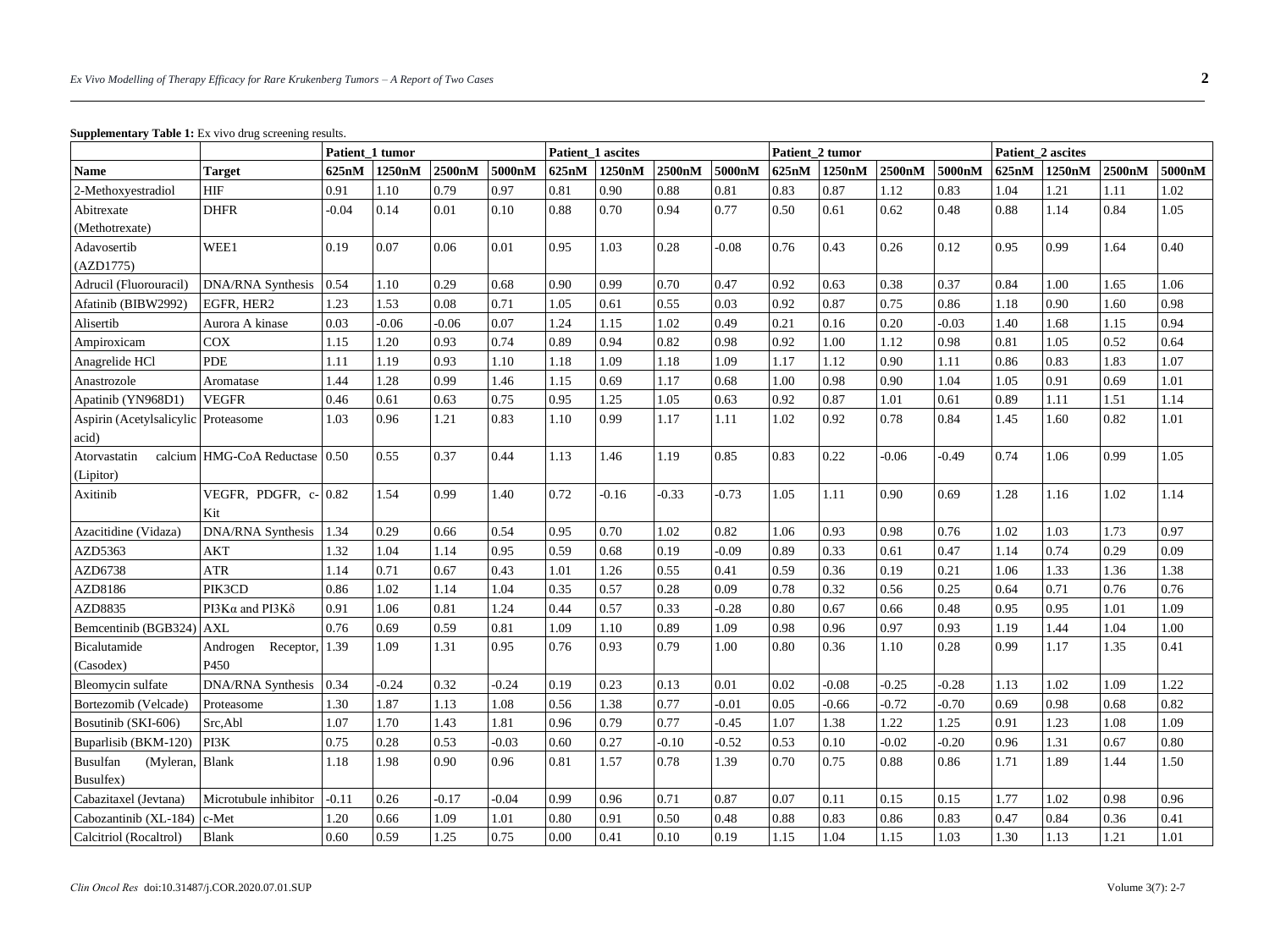| Camptothecin                | Topoisomerase              | $-0.06$ | 0.28    | $-0.28$ | 0.15    | $-0.95$ | $-0.98$ | $-0.98$ | $-0.99$ | 0.02    | $-0.28$ | $-0.48$ | $-0.61$ | 0.66 | 1.87 | 0.96 | 1.05 |
|-----------------------------|----------------------------|---------|---------|---------|---------|---------|---------|---------|---------|---------|---------|---------|---------|------|------|------|------|
| Capecitabine (Xeloda)       | <b>DNA/RNA Synthesis</b>   | 1.35    | 0.47    | 1.20    | 0.50    | 0.62    | 0.51    | 0.58    | 1.21    | 0.86    | 1.17    | 0.92    | 1.07    | 0.51 | 0.42 | 0.54 | 0.73 |
| Carboplatin                 | <b>DNA/RNA Synthesis</b>   | 1.23    | 0.57    | 0.73    | 0.56    | 0.86    | 0.81    | 1.05    | 0.85    | 0.75    | 0.76    | 0.77    | 0.82    | 1.43 | 1.14 | 1.04 | 1.17 |
| Carmofur                    | DNA/RNA Synthesis          | 0.79    | 0.99    | 0.39    | 0.46    | 0.88    | 0.64    | 1.02    | 0.52    | 0.68    | 0.68    | 0.50    | 0.43    | 1.12 | 0.97 | 1.26 | 1.16 |
| Celecoxib                   | COX                        | 1.16    | 1.32    | 1.33    | 0.87    | 0.56    | 1.20    | 0.51    | 0.77    | 0.54    | 0.99    | 0.98    | 1.09    | 1.01 | 0.47 | 0.68 | 0.15 |
| Cepharanthine               | TNF-alpha                  | 0.43    | 0.91    | 0.58    | 1.05    | 0.81    | 1.38    | 0.84    | $-0.48$ | 0.96    | 1.06    | 0.91    | 0.87    | 0.87 | 1.98 | 1.23 | 0.98 |
| Cisplatin                   | DNA/RNA Synthesis          | 1.72    | 0.78    | 1.01    | 0.76    | 0.81    | 0.93    | 0.83    | 1.30    | 0.90    | 1.07    | 0.90    | 1.04    | 0.59 | 0.55 | 0.41 | 0.69 |
| Cladribine                  | DNA/RNA Synthesis          | 0.14    | 0.15    | 0.06    | 0.11    | $-0.94$ | $-0.97$ | $-0.96$ | $-0.97$ | 0.46    | 0.32    | 0.08    | $-0.21$ | 0.94 | 1.00 | 1.02 | 0.89 |
| Clofarabine                 | <b>DNA/RNA Synthesis</b>   | $-0.29$ | 0.26    | $-0.17$ | $-0.12$ | $-0.97$ | $-0.95$ | $-0.96$ | $-0.98$ | $-0.11$ | $-0.23$ | $-0.11$ | $-0.18$ | 0.62 | 0.25 | 0.22 | 0.90 |
| Clomifene<br>citrate        | Estrogen/progestogen       | 0.96    | 1.08    | 0.98    | 1.17    | 0.89    | 1.11    | 0.94    | 1.22    | 0.99    | 0.92    | 0.89    | 1.02    | 1.30 | 1.62 | 0.58 | 1.82 |
| (Serophene)                 | Receptor                   |         |         |         |         |         |         |         |         |         |         |         |         |      |      |      |      |
| Cortisone<br>acetate        | Glucocorticoid             | 0.43    | 0.78    | 0.54    | 0.97    | 0.84    | 1.10    | 0.90    | 1.05    | 1.12    | 0.96    | 0.74    | 0.60    | 0.83 | 0.57 | 0.79 | 1.00 |
| (Cortone)                   | receptor                   |         |         |         |         |         |         |         |         |         |         |         |         |      |      |      |      |
| Crizotinib                  | $(PF - c-Met)$             | 1.19    | 1.71    | 0.94    | 1.07    | 0.79    | 0.33    | 0.10    | $-0.76$ | 0.80    | 0.45    | 0.26    | 0.01    | 0.82 | 0.68 | 1.01 | 0.93 |
| 02341066)                   |                            |         |         |         |         |         |         |         |         |         |         |         |         |      |      |      |      |
| Cyclophosphamide            | <b>Blank</b>               | 0.88    | 0.82    | 0.56    | 0.56    | 0.76    | 1.00    | 0.95    | 1.12    | 1.11    | 1.00    | 0.94    | 1.05    | 1.14 | 0.92 | 1.06 | 1.37 |
| monohydrate                 |                            |         |         |         |         |         |         |         |         |         |         |         |         |      |      |      |      |
| Cytarabine                  | DNA/RNA Synthesis          | 0.32    | $-0.12$ | 0.18    | $-0.11$ | $-0.74$ | $-0.86$ | $-0.85$ | $-0.96$ | 0.04    | $-0.09$ | $-0.20$ | $-0.17$ | 0.66 | 0.97 | 1.30 | 1.77 |
| Dabrafenib                  | Raf                        | $-0.11$ | 0.56    | 0.16    | 1.14    | 0.45    | $-0.08$ | $-0.42$ | $-0.49$ | 0.43    | 0.41    | 0.66    | 0.99    | 1.48 | 1.18 | 0.79 | 0.43 |
| (GSK2118436)                |                            |         |         |         |         |         |         |         |         |         |         |         |         |      |      |      |      |
| Dacarbazine                 | (DTIC-DNA/RNA Synthesis)   | 0.47    | 1.44    | 0.52    | 0.71    | 0.86    | 1.02    | 0.99    | 1.03    | 0.97    | 0.89    | 1.05    | 0.89    | 1.69 | 1.44 | 1.16 | 1.30 |
| Dome)                       |                            |         |         |         |         |         |         |         |         |         |         |         |         |      |      |      |      |
| Dasatinib                   | (BMS-1Src. Bcr-Abl. c-Kit) | 0.57    | 0.26    | 0.32    | $-0.17$ | $-0.80$ | $-0.82$ | $-0.83$ | $-0.83$ | 0.05    | $-0.07$ | 0.15    | $-0.20$ | 1.07 | 0.89 | 0.99 | 0.74 |
| 354825)                     |                            |         |         |         |         |         |         |         |         |         |         |         |         |      |      |      |      |
| Daunorubicin                | HCl Topoisomerase          | $-0.89$ | $-0.95$ | $-0.99$ | $-1.00$ | $-0.97$ | $-0.95$ | $-0.98$ | $-0.97$ | $-0.74$ | $-1.00$ | $-1.00$ | $-1.00$ | 1.63 | 0.70 | 0.99 | 0.96 |
| (Daunomycin HCl)            |                            |         |         |         |         |         |         |         |         |         |         |         |         |      |      |      |      |
| Dexamethasone               | IL Receptor                | 1.42    | 0.77    | 1.07    | 1.19    | 0.02    | $-0.15$ | 0.39    | $-0.26$ | 1.36    | 1.47    | 1.23    | 1.38    | 0.51 | 0.89 | 0.51 | 0.82 |
| Diclofenac                  | COX                        | 0.56    | 0.74    | 0.33    | 0.71    | 1.25    | 1.07    | 0.91    | 1.30    | 0.91    | 0.75    | 0.89    | 0.95    | 1.91 | 0.84 | 0.99 | 1.02 |
| Diethylstilbestrol          | Estrogen receptor          | 0.48    | 0.69    | 0.64    | 0.81    | 1.00    | 0.93    | 0.88    | 1.18    | 0.95    | 0.87    | 1.02    | 1.08    | 0.79 | 0.98 | 1.16 | 0.82 |
| (Stilbestrol)               |                            |         |         |         |         |         |         |         |         |         |         |         |         |      |      |      |      |
| Disulfiram                  | Acetaldehyde               | 1.33    | 0.85    | 1.42    | 1.04    | 0.82    | 0.78    | 0.49    | 0.46    | 0.66    | 0.67    | 0.04    | $-0.05$ | 1.23 | 1.25 | 1.05 | 1.09 |
|                             | dehydrogenase              | 0.65    | 1.28    | 0.88    | 0.94    | 0.76    | 0.66    | 1.37    | 0.57    | 0.06    | 0.00    | $-0.15$ | $-0.03$ | 1.19 | 1.00 | 1.20 | 1.39 |
| Docetaxel (Taxotere)        | Microtubule<br>Associated  |         |         |         |         |         |         |         |         |         |         |         |         |      |      |      |      |
|                             |                            | 0.08    | $-0.20$ | $-0.21$ | $-0.66$ | 0.47    | 0.31    | $-0.42$ | $-0.96$ | 0.10    | $-0.52$ | $-1.00$ | $-1.00$ | 0.84 | 1.18 | 0.95 | 1.09 |
| Doxorubicin                 | Topoisomerase              |         |         |         |         |         |         |         |         |         |         |         |         |      |      |      |      |
| (Adriamycin)<br>Dutasteride | 5-alpha Reductase          | 1.49    | 0.90    | 1.39    | 1.02    | 0.90    | 0.61    | 1.08    | 0.79    | 0.76    | 0.87    | 0.87    | 1.02    | 0.89 | 1.31 | 0.85 | 1.24 |
|                             |                            | 0.60    | 0.66    | 0.72    | 0.39    | 1.00    | 1.37    | 0.96    | 0.58    | 1.10    | 0.77    | 0.78    | 1.12    | 0.84 | 1.30 | 0.84 | 1.15 |
| Erlotinib (OSI-420)         | <b>EGFR</b>                |         |         |         |         |         |         |         |         |         |         |         |         |      |      |      |      |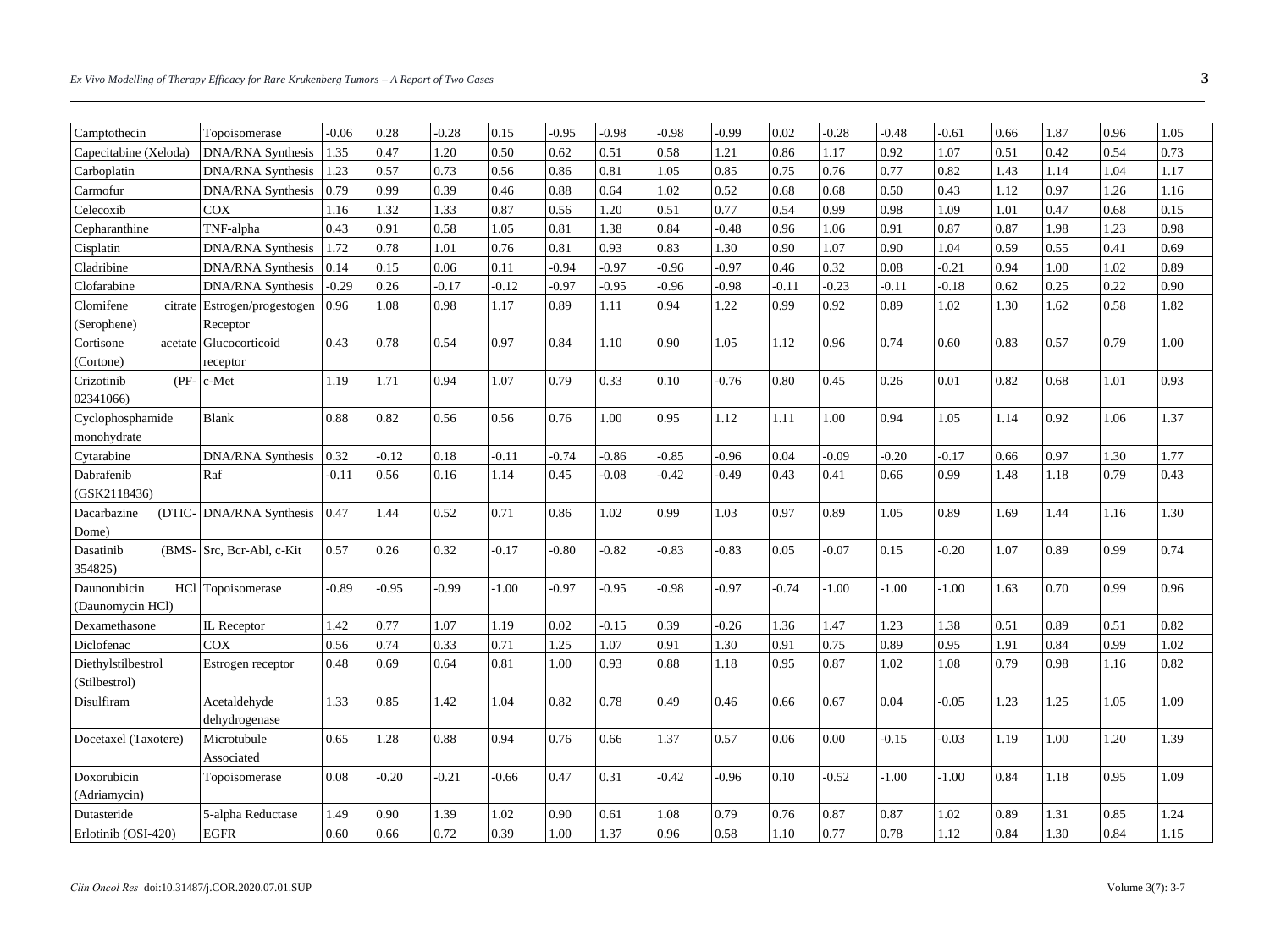| Etoposide (VP-16)                     | Topoisomerase                      | 0.58    | 0.58    | 0.40    | 0.34    | 1.53    | 0.74    | 1.50    | 0.76    | 0.23    | 0.10    | 0.01    | 0.03    | $-0.43$ | $-0.78$ | $-0.78$ | $-0.82$ |
|---------------------------------------|------------------------------------|---------|---------|---------|---------|---------|---------|---------|---------|---------|---------|---------|---------|---------|---------|---------|---------|
| Everolimus (RAD001)                   | mTOR                               | 0.61    | 0.52    | 0.43    | 0.26    | $-0.14$ | 0.01    | $-0.07$ | 0.07    | 0.40    | 0.37    | 0.54    | 0.47    | 1.15    | 0.78    | 0.98    | 1.26    |
| Exemestane                            | Aromatase                          | 0.37    | 1.38    | 0.27    | 0.80    | 1.00    | 0.83    | 0.97    | 0.76    | 0.78    | 0.97    | 0.85    | 0.88    | 1.24    | 1.26    | 1.32    | 1.39    |
| Finasteride                           | 5-alpha Reductase                  | 0.54    | 1.71    | 0.89    | 1.51    | 0.63    | 0.57    | 0.80    | 1.24    | 0.83    | 1.06    | 1.10    | 1.07    | 1.38    | 1.24    | 1.57    | 1.63    |
| Floxuridine                           | <b>DNA/RNA Synthesis</b>           | 0.39    | 0.11    | 0.18    | 0.14    | 1.10    | 0.62    | 1.34    | 0.37    | 0.38    | 0.27    | 0.26    | 0.19    | 1.39    | 0.66    | 0.98    | 0.78    |
| Fludarabine (Fludara)                 | STAT.<br>DNA/RNA 1.37<br>Synthesis |         | 1.11    | 1.18    | 0.74    | $-0.64$ | $-0.82$ | $-0.86$ | $-0.96$ | 0.86    | 1.03    | 0.78    | 0.81    | 1.14    | 1.12    | 1.10    | 1.12    |
| Flutamide (Eulexin)                   | P450 (e.g. CYP17)                  | 0.95    | 0.45    | 1.37    | 0.57    | 0.95    | 0.84    | 0.91    | 0.73    | 0.90    | 0.83    | 1.02    | 0.89    | 1.87    | 1.17    | 1.47    | 1.50    |
| Fulvestrant (Faslodex)                | Estrogen/progestogen<br>Receptor   | 1.21    | 0.46    | 1.14    | 0.84    | 0.78    | 0.84    | 0.80    | 0.93    | 0.96    | 0.90    | 0.97    | 0.96    | 1.16    | 0.91    | 0.99    | 0.83    |
| Gefitinib (Iressa)                    | <b>EGFR</b>                        | 1.63    | 0.76    | 1.22    | 0.86    | 1.00    | 1.30    | 1.04    | 0.76    | 1.13    | 0.81    | 1.00    | 0.98    | 0.53    | 0.06    | 0.43    | 0.91    |
| Gemcitabine<br><b>HCl</b><br>(Gemzar) | <b>DNA/RNA Synthesis</b>           | $-0.25$ | $-0.03$ | $-0.27$ | 0.02    | $-0.35$ | $-0.69$ | $-0.77$ | $-0.91$ | $-0.21$ | $-0.24$ | $-0.14$ | $-0.14$ | 1.37    | 1.01    | 0.85    | 1.13    |
| Gimeracil                             | Dehydrogenase                      | 0.52    | 0.84    | 0.36    | 0.82    | 1.04    | 1.34    | 0.97    | 1.63    | 0.94    | 0.70    | 0.96    | 1.18    | 1.34    | 1.09    | 1.02    | 0.88    |
| Ibrutinib (PCI-32765)                 | Src                                | 0.96    | 1.17    | 0.77    | 0.87    | 0.72    | 1.08    | 1.10    | 1.31    | 0.61    | 1.20    | 0.69    | 0.63    | 0.99    | 1.33    | 1.02    | 1.21    |
| Ifosfamide                            | <b>DNA/RNA Synthesis</b>           | 1.44    | 0.72    | 0.81    | 0.86    | 0.89    | 1.06    | 0.95    | 0.92    | 0.72    | 0.86    | 1.01    | 0.76    | 1.14    | 1.09    | 0.84    | 1.78    |
| Imatinib Mesylate                     | PDGFR, c-Kit, Bcr-<br>Abl          | 1.37    | 0.63    | 1.73    | 0.64    | 0.57    | 0.46    | $-0.14$ | $-0.52$ | 0.76    | 0.71    | 0.99    | 0.81    | 0.95    | 0.72    | 0.78    | 0.57    |
| Irinotecan                            | Topoisomerase                      | 0.30    | 0.69    | 0.25    | 0.41    | 1.00    | 0.96    | 0.85    | 1.31    | 0.59    | 0.47    | 0.05    | 0.01    | 0.75    | 0.98    | 1.03    | 1.26    |
| JQ1                                   | <b>BET</b>                         | $-0.12$ | $-0.42$ | $-0.64$ | $-0.77$ | $-0.71$ | $-0.78$ | $-0.84$ | $-0.87$ | 0.26    | 0.16    | 0.17    | 0.20    | 0.78    | 0.88    | 0.95    | 0.97    |
| Lapatinib<br>(Tykerb)                 | Ditosylate EGFR, HER2              | 0.49    | 1.57    | 0.44    | 1.79    | 0.75    | 1.30    | 0.69    | $-0.57$ | 1.08    | 0.98    | 0.87    | 0.96    | 0.78    | 1.03    | 0.75    | 1.09    |
| Letrozole                             | Aromatase                          | 1.98    | 1.00    | 1.23    | 1.00    | 1.18    | 0.76    | 1.09    | 0.67    | 1.22    | 0.95    | 0.82    | 0.63    | 0.92    | 1.28    | 1.01    | 0.64    |
| Leucovorin Calcium                    | <b>Blank</b>                       | 1.51    | 1.51    | 1.46    | 1.41    | 0.90    | 0.68    | 0.79    | 0.68    | 0.79    | 0.98    | 0.96    | 0.93    | 0.85    | 1.36    | 1.43    | 0.73    |
| Lomustine (CeeNU)                     | <b>Blank</b>                       | 1.55    | 0.37    | 1.03    | 0.59    | 1.47    | 0.86    | 0.81    | 0.74    | 0.90    | 0.88    | 0.91    | 0.88    | 0.87    | 0.80    | 1.06    | 1.14    |
| Masitinib (AB1010)                    | c-Kit, PDGFR, FGFR,<br><b>FAK</b>  | 1.10    | 1.43    | 1.06    | 1.36    | 0.89    | 0.92    | 0.51    | 0.14    | 0.79    | 0.93    | 1.03    | 0.98    | 0.87    | 1.74    | 1.06    | 1.42    |
| <b>MDV3100</b><br>(Enzalutamide)      | Androgen Receptor                  | 1.07    | 1.05    | 0.93    | 1.11    | 1.30    | 0.73    | 1.64    | 0.68    | 1.07    | 0.91    | 1.08    | 0.95    | 1.25    | 1.44    | 1.25    | 0.94    |
| Methylprednisolone                    | Glucocorticoid<br>receptor         | 0.91    | 0.68    | 0.50    | 0.50    | $-0.07$ | $-0.14$ | -0.14   | $-0.22$ | 1.20    | 1.16    | 1.17    | 1.08    | 1.01    | 1.16    | 1.00    | 1.03    |
| Mitotane (Lysodren)                   | Steroidogenesis                    | 1.81    | 0.53    | 0.78    | 1.04    | 1.12    | 0.55    | 1.38    | 0.58    | 0.59    | 0.96    | 0.74    | 0.85    | 1.20    | 0.84    | 1.01    | 1.13    |
| Mitoxantrone<br>Hydrochloride         | Topoisomerase                      | $-0.52$ | $-0.15$ | $-0.40$ | $-0.56$ | 0.20    | 0.47    | $-0.79$ | $-0.98$ | 0.01    | $-0.09$ | $-0.71$ | $-1.00$ | 0.28    | $-0.17$ | $-0.09$ | $-0.66$ |
| Nelarabine (Arranon)                  | <b>DNA/RNA Synthesis</b>           | 1.48    | 1.32    | 1.55    | 1.40    | $-0.02$ | $-0.53$ | $-0.60$ | $-0.75$ | 0.99    | 0.97    | 0.87    | 1.01    | $-0.03$ | $-0.27$ | $-0.05$ | 0.16    |
| Neratinib                             | HER2, EGFR                         | 1.17    | 0.53    | 0.85    | 0.29    | 1.21    | 1.25    | 1.33    | $-0.90$ | 0.88    | 0.90    | 1.17    | 0.25    | 0.46    | 0.66    | 0.25    | 0.64    |
| Niclosamide<br>(Niclocide)            | <b>STAT</b>                        | 1.06    | 1.01    | 0.97    | 0.48    | 0.03    | $-0.39$ | $-0.93$ | $-0.95$ | 0.90    | 0.64    | 0.19    | $-0.46$ | 1.88    | 0.76    | 1.32    | 1.88    |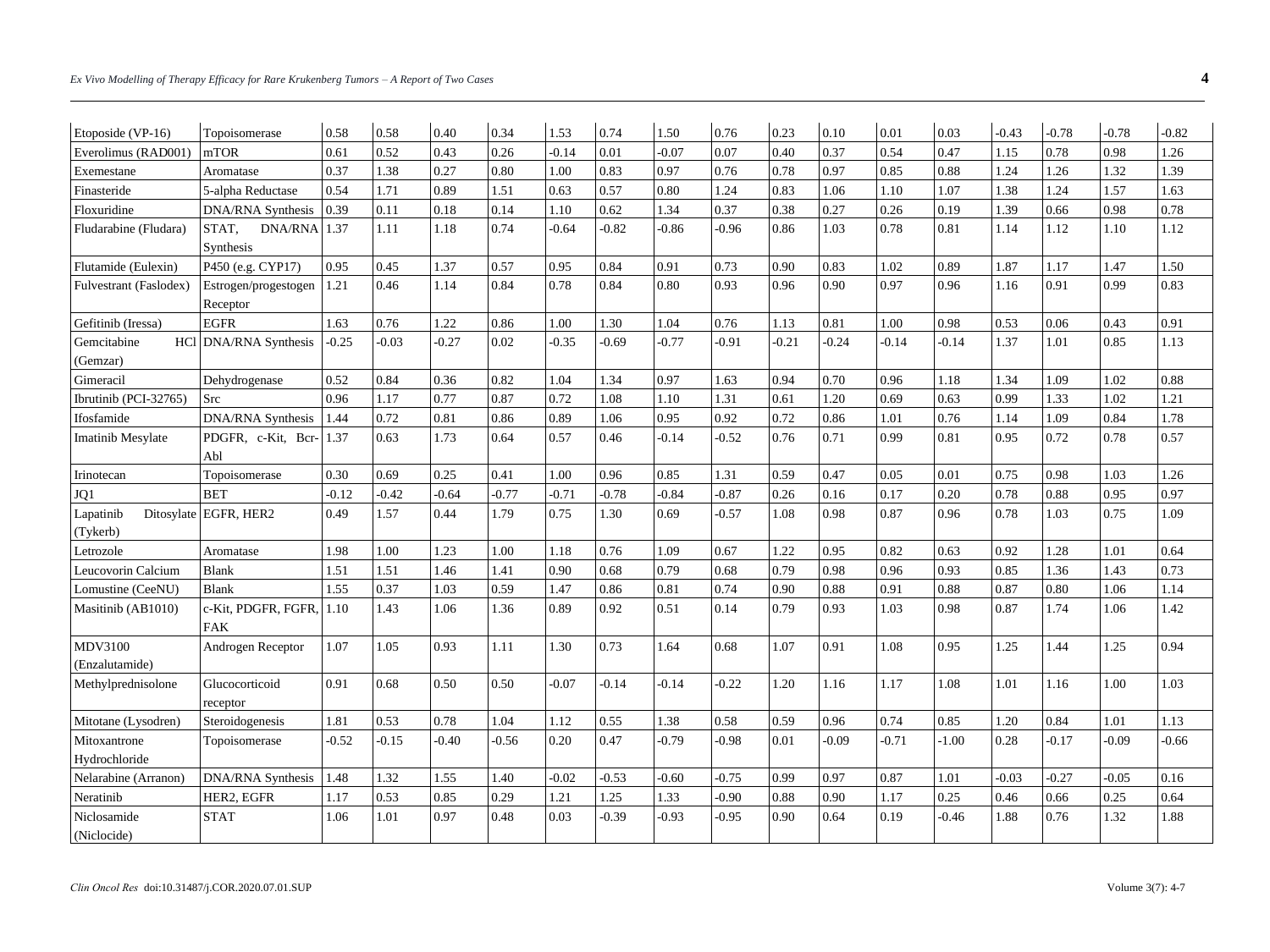| Nilotinib (AMN-107)                | Bcr-Abl                                 | 0.98    | 1.77    | 1.32    | 1.17    | 0.63    | 1.31    | 0.79    | 1.17    | 0.94    | 1.24    | 0.97    | 1.15    | 1.01    | 0.88    | 0.52    | 0.49    |
|------------------------------------|-----------------------------------------|---------|---------|---------|---------|---------|---------|---------|---------|---------|---------|---------|---------|---------|---------|---------|---------|
| Nutlin-3a                          | p53/MDM2                                | 0.69    | 0.27    | 0.56    | 0.12    | 1.21    | 1.39    | 0.74    | 1.20    | 0.21    | 0.22    | 0.20    | 0.10    | 0.81    | 0.90    | 1.15    | 0.98    |
| Olaparib                           | PARP-1                                  | 1.07    | 0.78    | 1.05    | 0.82    | 1.14    | 1.12    | 0.91    | 0.93    | 0.70    | 0.82    | 0.76    | 0.69    | 1.68    | 0.94    | 1.30    | 1.96    |
| Osimertinib                        | <b>EGFR</b>                             | 0.74    | 1.03    | 0.65    | 0.84    | 0.93    | 0.97    | 0.48    | 0.10    | 0.85    | 1.08    | 0.71    | 0.83    | 0.99    | 1.38    | 0.93    | $-0.75$ |
| (AZD9291)                          |                                         |         |         |         |         |         |         |         |         |         |         |         |         |         |         |         |         |
| Oxaliplatin (Eloxatin)             | DNA/RNA Synthesis                       | 1.64    | 1.29    | 1.55    | 1.32    | 0.80    | 0.98    | 1.00    | 0.79    | 1.01    | 0.79    | 0.91    | 0.96    | 1.18    | 0.72    | 0.70    | 0.03    |
| Paclitaxel (Taxol)                 | Microtubule<br>Associated               | 0.89    | 0.91    | 0.88    | 1.18    | 0.93    | 0.62    | 0.90    | 0.73    | 0.07    | $-0.03$ | $-0.08$ | 0.16    | 0.99    | 1.29    | 0.88    | 0.80    |
| Palbociclib                        | CDK4, CDK6                              | 0.76    | 0.36    | 0.42    | 0.32    | 1.37    | 1.11    | 1.20    | 0.95    | 0.48    | 0.25    | 0.46    | 0.39    | 0.49    | 0.43    | 0.57    | 0.20    |
| Panobinostat                       | pan-HDAC inhibitor                      | 0.15    | 0.29    | 0.05    | $-0.64$ | $-0.95$ | $-0.97$ | $-0.98$ | $-0.98$ | $-0.22$ | $-0.21$ | $-0.33$ | $-0.27$ | 0.48    | 0.56    | 0.55    | 0.58    |
| Pazopanib HCl                      | VEGFR, PDGFR, c-<br>Kit                 | 1.32    | 1.02    | 1.18    | 1.67    | 0.90    | 0.83    | 0.77    | 0.71    | 0.95    | 0.87    | 0.89    | 1.06    | 0.46    | 0.34    | 0.51    | 0.88    |
| Pemetrexed                         | DHFR.<br>$DNA/RNA$ -0.33<br>Synthesis   |         | 0.14    | $-0.37$ | $-0.07$ | 0.56    | 0.98    | 0.99    | 0.88    | 0.53    | 0.67    | 0.63    | 0.61    | 0.61    | 0.15    | $-0.07$ | $-0.51$ |
| Pitavastatin                       | HMG-CoA reductase                       | $-0.35$ | $-0.16$ | $-0.58$ | $-0.28$ | $-0.77$ | $-0.24$ | $-0.45$ | $-0.85$ | $-0.27$ | $-0.49$ | $-0.69$ | $-0.72$ | 0.53    | 0.64    | $-0.70$ | $-0.94$ |
| Plerixafor (AMD3100)               | <b>CXCR</b>                             | 1.23    | 0.95    | 1.15    | 1.24    | 0.96    | 1.23    | 1.04    | 1.16    | 1.04    | 0.40    | 1.10    | 1.05    | 0.57    | 0.66    | 0.73    | 0.30    |
| Pralatrexate (Folotyn)             | <b>DHFR</b>                             | 0.02    | 0.18    | 0.23    | 0.19    | 0.67    | 0.73    | 0.67    | 0.73    | 0.49    | 0.59    | 0.11    | 0.50    | 1.05    | 1.38    | 1.22    | 0.14    |
| Pregnenolone                       | Estrogen/progestogen<br>Receptor        | 0.72    | 0.76    | 0.66    | 0.79    | 0.97    | 0.98    | 0.94    | 0.96    | 0.71    | 0.91    | 0.91    | 0.76    | 1.45    | 1.53    | 1.03    | 1.24    |
| Procarbazine<br>(Matulane)         | <b>HCl DNA/RNA Synthesis</b>            | 1.73    | 0.83    | 1.73    | 0.66    | 0.81    | 0.70    | $-0.62$ | $-0.67$ | 1.09    | 0.95    | 1.07    | 0.76    | 1.67    | 0.65    | 0.78    | 0.94    |
| Progesterone<br>(Prometrium)       | <b>Blank</b>                            | 1.23    | 1.56    | 1.28    | 1.44    | 0.58    | 1.49    | 0.63    | 1.56    | 0.95    | 1.18    | 1.23    | 1.16    | 1.23    | 1.23    | 1.01    | 1.30    |
| Propylthiouracil                   | Thyroperoxidase, 5'- 0.93<br>deiodinase |         | 1.07    | 0.95    | 1.14    | 0.88    | 1.00    | 1.10    | 0.89    | 0.97    | 0.83    | 0.74    | 0.92    | 1.16    | 0.81    | 0.98    | 0.33    |
| Rapamycin (Sirolimus)              | mTOR                                    | 0.80    | 0.99    | 0.95    | 0.73    | $-0.16$ | $-0.03$ | $-0.08$ | 0.01    | 0.40    | 0.44    | 0.47    | 0.30    | 0.74    | 0.89    | 0.76    | 1.12    |
| Resveratrol                        | Sirtuin                                 | 1.27    | 1.05    | 0.62    | 0.87    | 0.77    | 0.73    | 0.77    | 0.80    | 0.95    | 1.03    | 1.09    | 1.10    | 0.53    | 0.18    | 0.15    | 0.37    |
| <b>RITA</b>                        | p53/MDM2                                | 0.83    | 0.52    | 0.90    | 0.72    | $-0.87$ | $-0.88$ | $-0.91$ | $-0.90$ | 0.96    | 0.96    | 0.83    | 0.96    | 0.71    | 0.77    | 0.78    | 0.61    |
| Ruxolitinib<br>(INCB018424)        | <b>JAK</b>                              | 1.15    | 1.05    | 0.98    | 0.71    | $-0.25$ | $-0.42$ | $-0.40$ | $-0.61$ | 1.10    | 1.16    | 1.12    | 1.29    | 0.46    | 0.18    | $-0.15$ | $-0.14$ |
| Selumetinib<br>(AZD6244)           | MEK1/2                                  | 0.82    | 1.21    | 0.67    | 0.76    | 0.27    | 0.15    | 0.06    | $-0.07$ | 0.75    | 0.89    | 0.59    | 0.12    | 0.28    | 0.36    | 0.38    | 1.24    |
| Sorafenib (Nexavar)                | VEGFR, PDGFR, Raf 0.94                  |         | 1.14    | 1.08    | 0.65    | 0.72    | 1.37    | 0.83    | 0.65    | 0.91    | 0.85    | 0.81    | 0.79    | 0.79    | 0.28    | 0.29    | $-0.06$ |
| Sunitinib<br>Malate<br>(Sutent)    | VEGFR, PDGFR, c-<br>Kit, Flt            | 1.04    | 1.62    | 0.73    | 0.50    | 0.21    | 0.18    | $-0.03$ | $-0.18$ | 1.19    | 1.04    | 0.82    | 0.45    | 0.53    | 0.36    | 0.12    | 0.00    |
| Tacrolimus (FK-506)                | <b>Blank</b>                            | 1.04    | 0.99    | 1.15    | 0.89    | 0.91    | 1.39    | 1.05    | 1.23    | 0.87    | 1.00    | 0.92    | 0.93    | $-0.11$ | $-0.27$ | $-0.01$ | $-0.39$ |
| Tamoxifen<br>Citrate<br>(Nolvadex) | Estrogen/progestogen<br>Receptor        | 1.18    | 0.82    | 1.16    | 0.70    | 0.70    | 0.56    | 0.07    | $-0.41$ | 1.07    | 0.91    | 0.88    | 0.91    | $-0.19$ | $-0.51$ | $-0.68$ | $-0.82$ |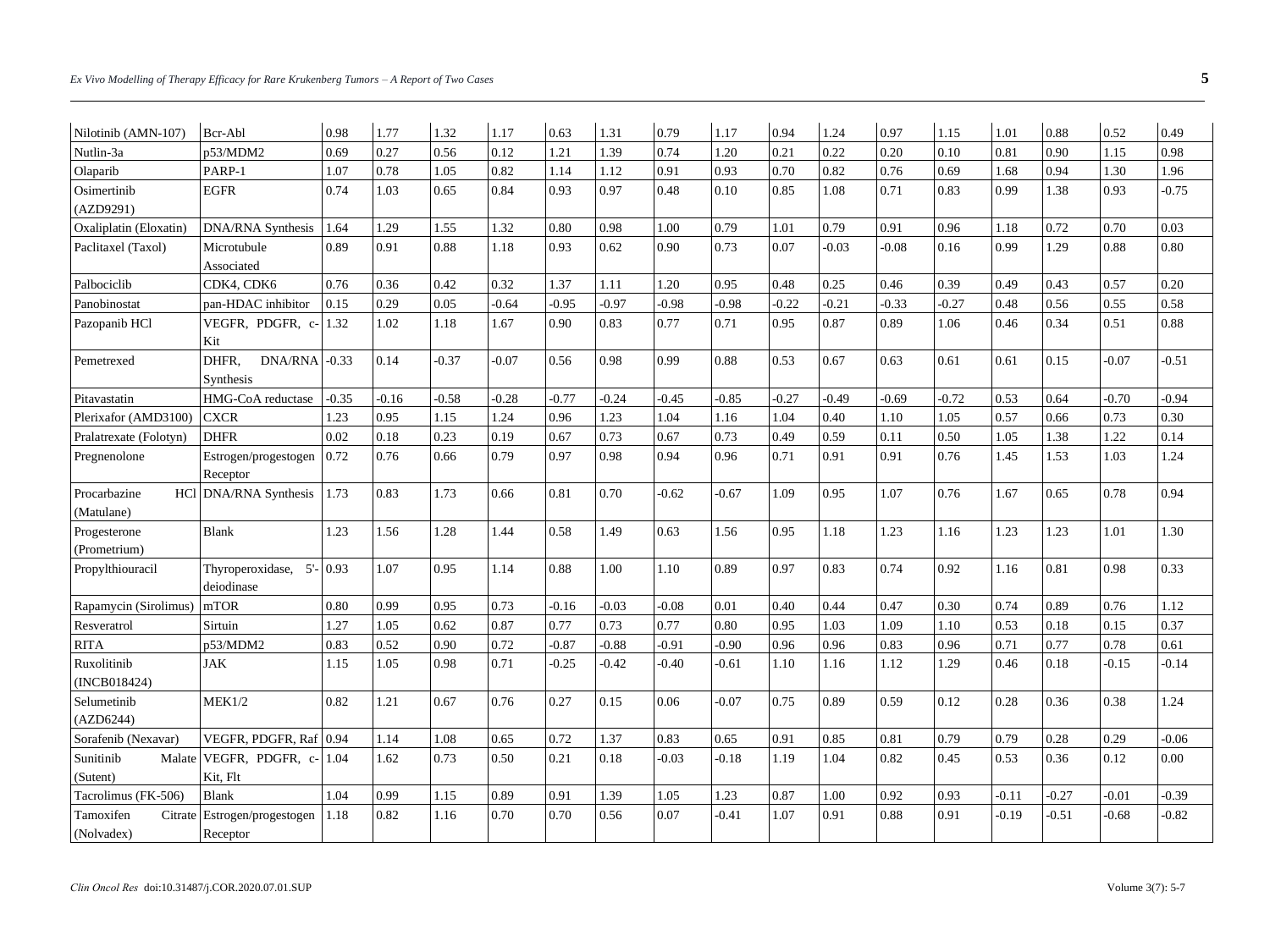| Temsirolimus (Torisel)            | mTOR                      | 1.08    | 0.87    | 1.00    | 0.74    | $-0.30$ | $-0.77$ | $-0.76$ | $-0.78$ | 0.46    | 0.44    | 0.38    | 0.34    | 0.64    | 0.33    | 0.92    | $-0.08$ |
|-----------------------------------|---------------------------|---------|---------|---------|---------|---------|---------|---------|---------|---------|---------|---------|---------|---------|---------|---------|---------|
| Thalidomide                       | <b>Blank</b>              | 0.71    | 0.78    | 0.65    | 0.74    | 0.72    | 1.21    | 0.67    | 1.28    | 0.96    | 0.97    | 1.12    | 1.02    | 0.15    | $-0.05$ | $-0.21$ | $-0.43$ |
| Topotecan HCl                     | Topoisomerase             | $-0.31$ | 0.07    | $-0.31$ | 0.31    | $-0.53$ | $-0.71$ | $-0.81$ | $-0.98$ | $-0.04$ | 0.09    | $-0.08$ | $-0.16$ | 0.68    | 1.06    | 0.60    | 0.03    |
| Tozasertib (VX-680)               | Aurora kinase             | 0.69    | 1.14    | 1.26    | 0.34    | 1.21    | 1.27    | 1.00    | 1.35    | 0.17    | 0.17    | 0.15    | 0.08    | 0.06    | 0.20    | 0.55    | $-0.70$ |
| Trametinib                        | MEK1 and MEK2             | 0.49    | 0.31    | 0.48    | 0.46    | 0.59    | 0.01    | 0.06    | $-0.08$ | 0.60    | 0.39    | 0.50    | 0.48    | $-0.65$ | $-0.70$ | $-0.61$ | $-0.64$ |
| Tretinoin (Aberela)               | <b>Blank</b>              | 1.16    | 1.36    | 0.78    | 0.99    | 1.12    | 0.40    | 0.28    | 0.19    | 1.19    | 0.88    | 1.01    | 0.99    | -0.90   | $-0.86$ | $-0.87$ | $-0.88$ |
| Vandetanib (Zactima)              | <b>VEGFR</b>              | 0.37    | 0.99    | 0.46    | 0.58    | 1.07    | 0.85    | 0.74    | $-0.97$ | 0.84    | 0.93    | 0.61    | 0.50    | $-0.07$ | $-0.30$ | $-0.49$ | $-0.55$ |
| Vemurafenib<br>(PLX4032)          | <b>B-Raf</b>              | 1.57    | 1.44    | 1.82    | 1.62    | 1.33    | 0.71    | l.30    | 0.44    | 1.12    | 1.06    | 1.07    | 0.98    | 0.03    | $-0.63$ | $-0.66$ | $-0.89$ |
| Vinblastine                       | AChR                      | 0.08    | 0.30    | 0.10    | 0.24    | $-0.26$ | $-0.46$ | $-0.57$ | $-0.44$ | $-0.20$ | $-0.24$ | $-0.31$ | $-0.19$ | $-0.89$ | $-0.90$ | $-0.93$ | $-0.93$ |
| Vincristine                       | Microtubule<br>Associated | 0.82    | 0.23    | 0.77    | 0.02    | $-0.35$ | $-0.54$ | $-0.39$ | $-0.58$ | $-0.21$ | $-0.26$ | $-0.20$ | $-0.32$ | $-0.03$ | $-0.27$ | $-0.79$ | $-0.83$ |
| Vistusertib (AZD2014) mTOR kinase |                           | 0.09    | $-0.23$ | $-0.39$ | $-0.29$ | $-0.43$ | $-0.16$ | $-0.59$ | $-0.71$ | 0.59    | 0.41    | 0.33    | 0.21    | 0.97    | 0.16    | $-0.11$ | $-0.91$ |
| Vorinostat (SAHA)                 | <b>HDAC</b>               | 1.12    | $-0.03$ | 0.44    | 0.35    | $-0.96$ | $-0.82$ | $-0.96$ | $-0.98$ | 0.61    | 0.36    | 0.18    | 0.15    | $-0.03$ | $-0.34$ | $-0.31$ | $-0.44$ |

Dose responses as GR values of Pt1 tumor tissue derived cells, Pt1 malignant ascites derived cells, Pt2 tumor tissue derived cells, Pt2 malignant ascites derived cells.